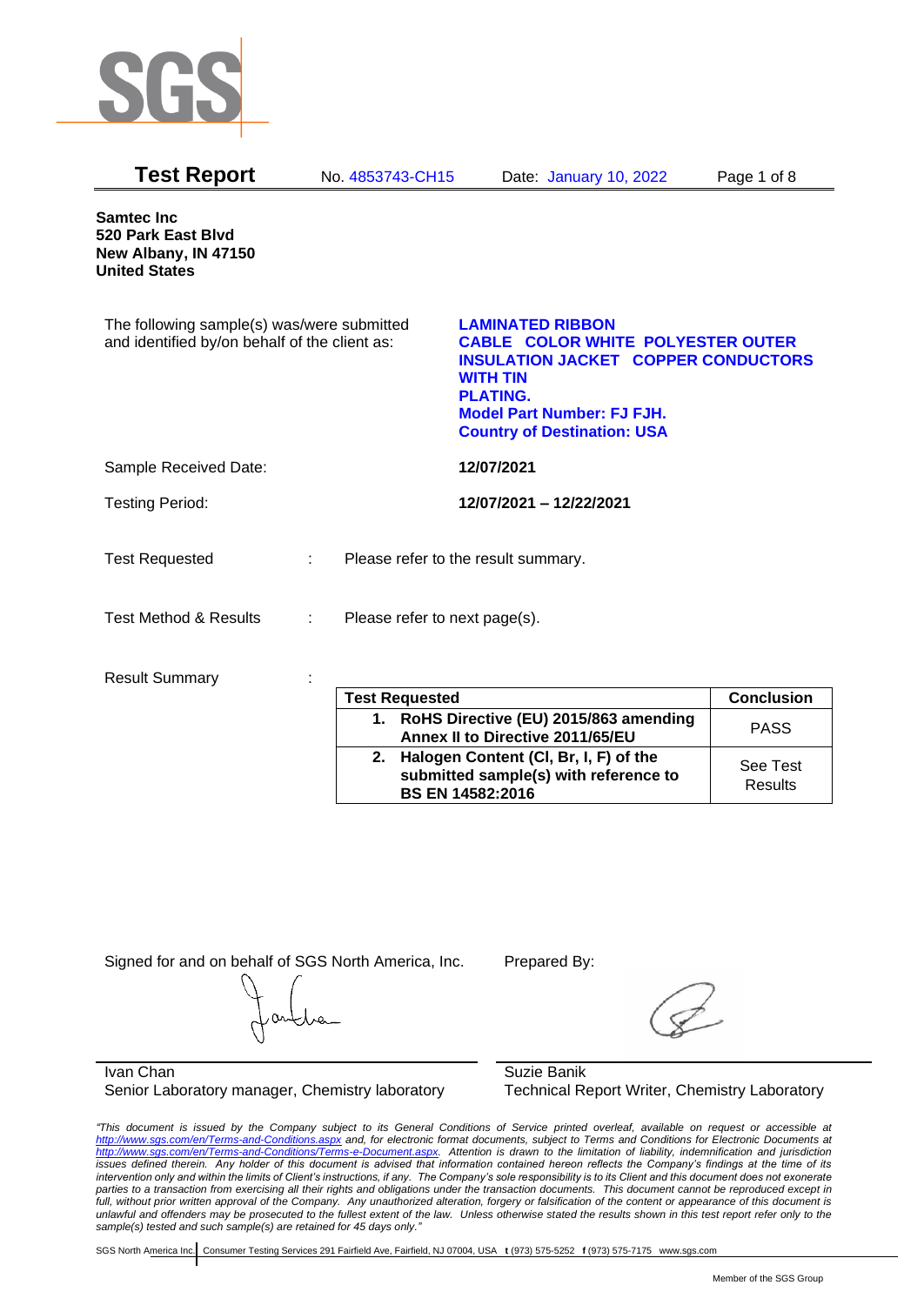

# **Test Report** No. 4853743-CH15 Date: January 10, 2022 Page 2 of 8

#### **1. RoHS Directive (EU) 2015/863 amending Annex II to Directive 2011/65/EU.**

Testing was done at an SGS Affiliate Laboratory:

#### Test Part Description :

|     | <b>Specimen</b> | <b>SGS Sample ID</b> | <b>Description</b>                                                               |
|-----|-----------------|----------------------|----------------------------------------------------------------------------------|
| Tin | No.<br>ı.       |                      | HKT21-061819.041 White plastic w/ coppery/ silvery metal - Copper conductor with |
|     |                 |                      | plating & polyester insulation jacket.                                           |

Remarks :

 $(1)$  1 mg/kg = 1 ppm = 0.0001% (2) MDL = Method Detection Limit  $(3)$  ND = Not Detected  $($  < MDL)  $(4)$  "-" = Not Regulated

### **RoHS Directive (EU) 2015/863 amending Annex II to Directive 2011/65/EU.**

Test Method : With reference to IEC 62321-4:2013+A1:2017, IEC62321-5:2013, IEC62321-7-2:2017, IEC62321-6:2015 and IEC62321-8:2017, analyzed by ICP-OES, UV-Vis and GC-MS.

#### (Decision

Rule: please refer to appendix 1: Category 1).

| Test Item $(s)$               | Limit | Unit   | MDL.              | 041.      |
|-------------------------------|-------|--------|-------------------|-----------|
| Cadmium (Cd).                 | 100   | mg/kg. | 2                 | ND.       |
| Lead (Pb).                    | 1,000 | mg/kg. | 2                 | <b>ND</b> |
| Mercury (Hg).                 | 1,000 | mg/kg. | $\overline{2}$    | ND        |
| Hexavalent Chromium (Cr(VI)). | 1,000 | mg/kg. | 8                 | ND        |
| Sum of PBBs.                  | 1,000 | mg/kg. | $\qquad \qquad -$ | ND        |
| Monobromobiphenyl.            |       | mg/kg. | 5                 | ND        |
| Dibromobiphenyl.              |       | mg/kg. | 5                 | ND        |
| Tribromobiphenyl.             |       | mg/kg. | 5                 | <b>ND</b> |
| Tetrabromobiphenyl.           |       | mg/kg. | 5                 | ND        |
| Pentabromobiphenyl.           |       | mg/kg. | 5                 | <b>ND</b> |
| Hexabromobiphenyl.            |       | mg/kg. | 5                 | <b>ND</b> |
| Heptabromobiphenyl.           |       | mg/kg. | 5                 | ND        |
| Octabromobiphenyl.            |       | mg/kg. | 5                 | <b>ND</b> |
| Nonabromobiphenyl.            |       | mg/kg. | 5                 | ND        |
| Decabromobiphenyl.            |       | mg/kg. | 5                 | ND        |
| Sum of PBDEs.                 | 1,000 | mg/kg. |                   | ND        |
| Monobromodiphenyl ether.      |       | mg/kg. | 5                 | <b>ND</b> |

*"This document is issued by the Company subject to its General Conditions of Service printed overleaf, available on request or accessible at <http://www.sgs.com/en/Terms-and-Conditions.aspx> and, for electronic format documents, subject to Terms and Conditions for Electronic Documents at [http://www.sgs.com/en/Terms-and-Conditions/Terms-e-Document.aspx.](http://www.sgs.com/en/Terms-and-Conditions/Terms-e-Document.aspx) Attention is drawn to the limitation of liability, indemnification and jurisdiction issues defined therein. Any holder of this document is advised that information contained hereon reflects the Company's findings at the time of its intervention only and within the limits of Client's instructions, if any. The Company's sole responsibility is to its Client and this document does not exonerate parties to a transaction from exercising all their rights and obligations under the transaction documents. This document cannot be reproduced except in full, without prior written approval of the Company. Any unauthorized alteration, forgery or falsification of the content or appearance of this document is unlawful and offenders may be prosecuted to the fullest extent of the law. Unless otherwise stated the results shown in this test report refer only to the sample(s) tested and such sample(s) are retained for 45 days only."*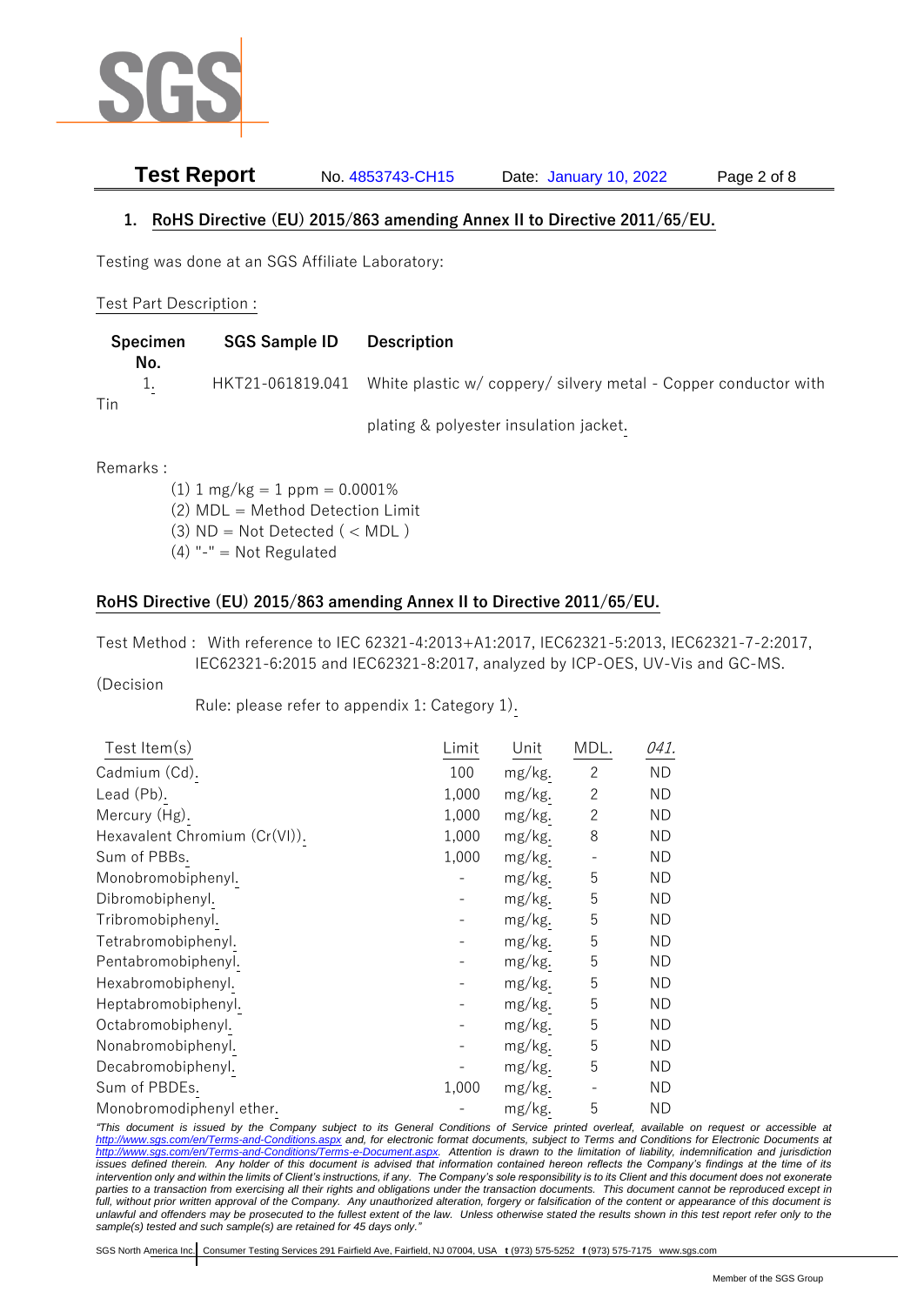

| <b>Test Report</b>        | No. 4853743-CH15         | Date: January 10, 2022 |   |     | Page 3 of 8 |
|---------------------------|--------------------------|------------------------|---|-----|-------------|
|                           |                          |                        |   |     |             |
| Dibromodiphenyl ether.    |                          | mg/kg.                 | b | ND. |             |
| Tribromodiphenyl ether.   | $\overline{\phantom{0}}$ | mg/kg.                 | ს | ND  |             |
| Tetrabromodiphenyl ether. | $\overline{\phantom{0}}$ | mg/kg.                 | b | ND. |             |

*"This document is issued by the Company subject to its General Conditions of Service printed overleaf, available on request or accessible at <http://www.sgs.com/en/Terms-and-Conditions.aspx> and, for electronic format documents, subject to Terms and Conditions for Electronic Documents at [http://www.sgs.com/en/Terms-and-Conditions/Terms-e-Document.aspx.](http://www.sgs.com/en/Terms-and-Conditions/Terms-e-Document.aspx) Attention is drawn to the limitation of liability, indemnification and jurisdiction issues defined therein. Any holder of this document is advised that information contained hereon reflects the Company's findings at the time of its intervention only and within the limits of Client's instructions, if any. The Company's sole responsibility is to its Client and this document does not exonerate parties to a transaction from exercising all their rights and obligations under the transaction documents. This document cannot be reproduced except in full, without prior written approval of the Company. Any unauthorized alteration, forgery or falsification of the content or appearance of this document is unlawful and offenders may be prosecuted to the fullest extent of the law. Unless otherwise stated the results shown in this test report refer only to the sample(s) tested and such sample(s) are retained for 45 days only."*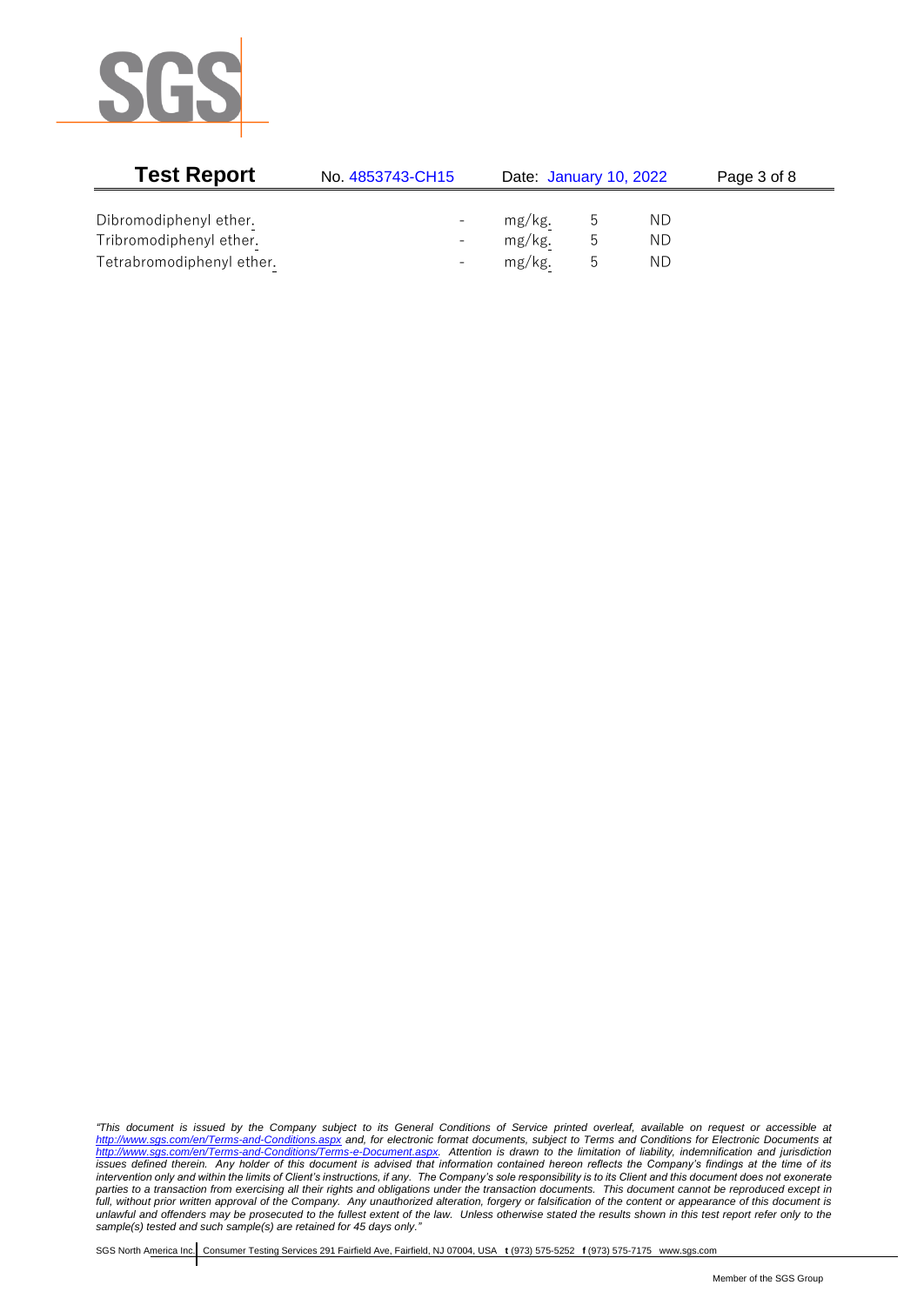

| <b>Test Report</b>                   | No. 4853743-CH15 |                          |        | Date: January 10, 2022 |           | Page 4 of 8 |
|--------------------------------------|------------------|--------------------------|--------|------------------------|-----------|-------------|
|                                      |                  |                          |        |                        |           |             |
| Test Item $(s)$                      |                  | Limit                    | Unit   | MDL.                   | 041.      |             |
| Pentabromodiphenyl ether.            |                  |                          | mg/kg. | 5                      | <b>ND</b> |             |
| Hexabromodiphenyl ether.             |                  |                          | mg/kg. | 5                      | ND        |             |
| Heptabromodiphenyl ether.            |                  |                          | mg/kg. | 5                      | ND        |             |
| Octabromodiphenyl ether.             |                  |                          | mg/kg. | 5                      | <b>ND</b> |             |
| Nonabromodiphenyl ether.             |                  | $\overline{\phantom{a}}$ | mg/kg. | 5                      | <b>ND</b> |             |
| Decabromodiphenyl ether.             |                  |                          | mg/kg. | 5                      | <b>ND</b> |             |
| Dibutyl Phthalate (DBP).             |                  | 1,000                    | mg/kg. | 50                     | ND        |             |
| Benzylbutyl Phthalate (BBP).         |                  | 1,000                    | mg/kg. | 50                     | ND        |             |
| Bis-(2-ethylhexyl) Phthalate (DEHP). |                  | 1,000                    | mg/kg. | 50                     | ND        |             |
| Diisobutyl Phthalate (DIBP).         |                  | 1,000                    | mg/kg. | 50                     | <b>ND</b> |             |

Notes :

(1) The maximum permissible limit is quoted from RoHS Directive (EU) 2015/863. IEC 62321 series is equivalent to EN 62321 series http://www.cenelec.eu/dyn/www/f?p=104:30:1742232870351101::::FSP\_ORG\_ID,FSP\_LANG\_

### ID:

1258637,25.

### **2. Halogen.**

Test Method : With reference to EN 14582:2016, analysis was performed by IC..

| Test Item $(s)$ | Limit | Unit   | MDL. | 041.  |
|-----------------|-------|--------|------|-------|
| Fluorine (F).   |       | mg/kg. | 50   | ΝD    |
| Chlorine (CI).  |       | mg/kg. | 50   | ND    |
| Bromine (Br).   |       | mg/kg. | 50   | 20000 |
| lodine (I).     |       | mg/kg. | 50   | ND.   |
|                 |       |        |      |       |

#### Notes :

(1) The measurement report of the expanded uncertainty with confident level 95% by coverage

factor

k=2, is 20% for each analyte of Fluorine, Chlorine, Bromine and Iodine..

*<sup>&</sup>quot;This document is issued by the Company subject to its General Conditions of Service printed overleaf, available on request or accessible at <http://www.sgs.com/en/Terms-and-Conditions.aspx> and, for electronic format documents, subject to Terms and Conditions for Electronic Documents at [http://www.sgs.com/en/Terms-and-Conditions/Terms-e-Document.aspx.](http://www.sgs.com/en/Terms-and-Conditions/Terms-e-Document.aspx) Attention is drawn to the limitation of liability, indemnification and jurisdiction issues defined therein. Any holder of this document is advised that information contained hereon reflects the Company's findings at the time of its intervention only and within the limits of Client's instructions, if any. The Company's sole responsibility is to its Client and this document does not exonerate parties to a transaction from exercising all their rights and obligations under the transaction documents. This document cannot be reproduced except in full, without prior written approval of the Company. Any unauthorized alteration, forgery or falsification of the content or appearance of this document is unlawful and offenders may be prosecuted to the fullest extent of the law. Unless otherwise stated the results shown in this test report refer only to the sample(s) tested and such sample(s) are retained for 45 days only."*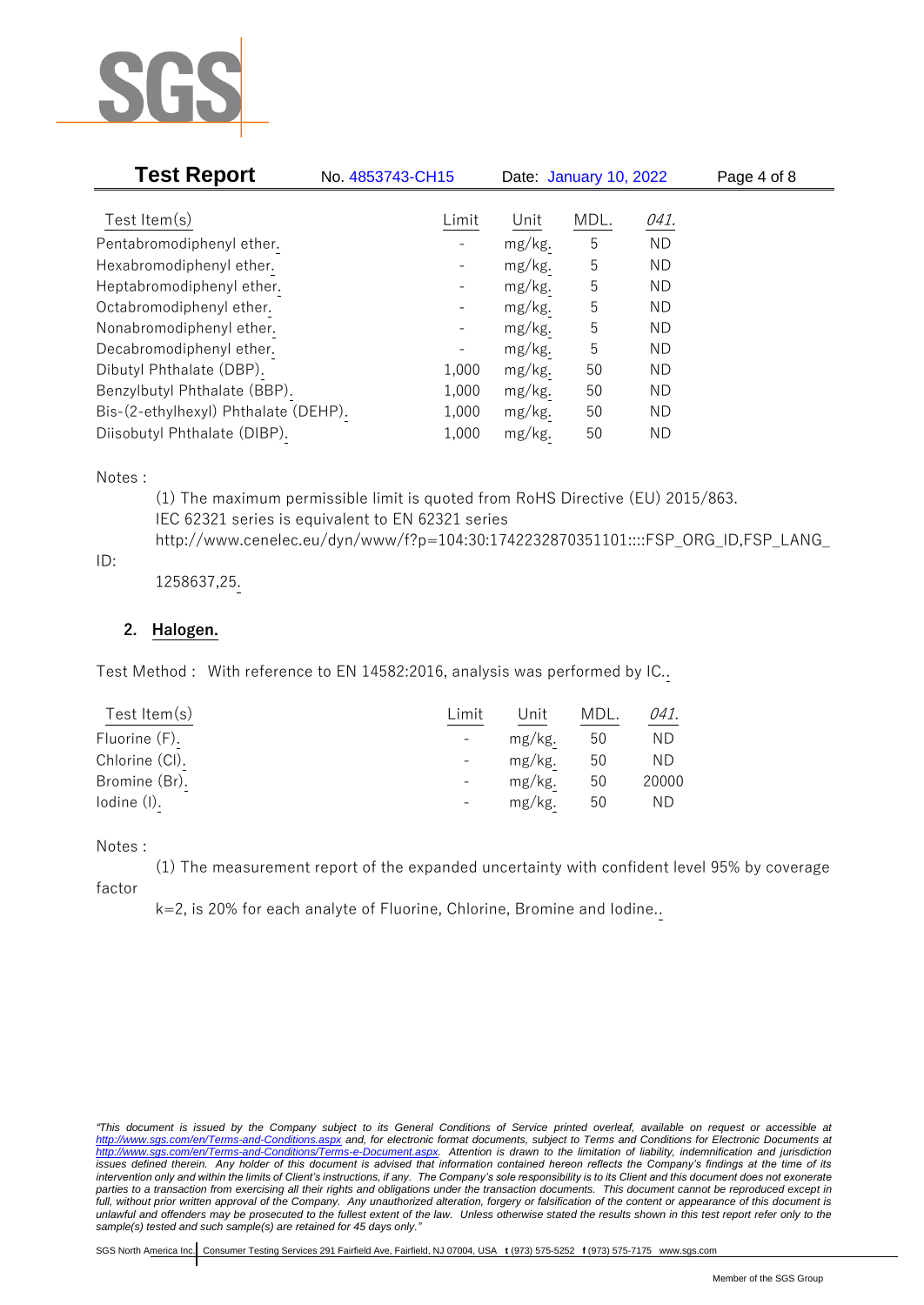

**Test Report** No. 4853743-CH15 Date: January 10, 2022 Page 5 of 8

#### Appendix 1

| Category       | Decision Rule Statement                                                                                                                                                                                                                                                                                                                                                                                                                                                                                                                                                                                                                                                                                                                                                                                                                                                                                                                                                                                                                                                                                                                                                                                                                                                                                                                                                                                                                                                                                           |
|----------------|-------------------------------------------------------------------------------------------------------------------------------------------------------------------------------------------------------------------------------------------------------------------------------------------------------------------------------------------------------------------------------------------------------------------------------------------------------------------------------------------------------------------------------------------------------------------------------------------------------------------------------------------------------------------------------------------------------------------------------------------------------------------------------------------------------------------------------------------------------------------------------------------------------------------------------------------------------------------------------------------------------------------------------------------------------------------------------------------------------------------------------------------------------------------------------------------------------------------------------------------------------------------------------------------------------------------------------------------------------------------------------------------------------------------------------------------------------------------------------------------------------------------|
| $\overline{1}$ | The decision rule for conformity reporting is based on the non-binary statement with quard band (is<br>equal to the expanded measurement uncertainty with a 95% coverage probability, w = U95) in<br>ILAC-G8:09/2019 Clause 4.2.3.<br>"Pass - the measured value is within (or below / above) the acceptance limit, where the<br>А.<br>acceptance limit is below / above to the quard band." or "Pass - The measured values were<br>observed in tolerance at the points tested. The specific false accept risk is up to 2.5%.".<br>B.<br>"Conditional Pass - The measured values were observed in tolerance at the points tested.<br>However, a portion of the expanded measurement uncertainty intervals about one or more<br>measured values exceeded / out of tolerance. When the measured result is close to the<br>tolerance, the specific false accept risk is up to 50%."<br>C.<br>"Conditional Fail - One or more measured values were observed out of tolerance at the<br>points tested. However, a portion of the expanded measurement uncertainty intervals about<br>one or more measured values were in tolerance. When the measured result is close to the<br>tolerance, the specific false reject risk is up to 50%.".<br>"Fail - the measured value is out of (or below / above) the tolerance limit added / subtracted<br>D.<br>to the quard band." or "Fail - One or more measured values were observed out of tolerance<br>at the points tested". The specific false reject risk is up to 2.5%. |
| $\overline{2}$ | The decision rule for conformity reporting is based on BS EN 1811:2011+A1:2015: Reference test<br>method for release of nickel from all post assemblies which are inserted into pierced parts of the<br>human body and articles intended to come into direct and prolonged contact with the skin in<br>Section 9.2 interpretation of results.                                                                                                                                                                                                                                                                                                                                                                                                                                                                                                                                                                                                                                                                                                                                                                                                                                                                                                                                                                                                                                                                                                                                                                     |
| $\overline{3}$ | The decision rule for conformity reporting is based on the general consideration of simple<br>acceptance as stated in ISO/IEC Guide 98-3: "Uncertainty of measurement - Part 3: Guide to the<br>expression of uncertainty in measurement (GUM 1995)", and more specifically for analytical<br>measurements to the EURACHEM/CITAC Guide 2012 "Quantifying Uncertainty in Analytical<br>Measurement *                                                                                                                                                                                                                                                                                                                                                                                                                                                                                                                                                                                                                                                                                                                                                                                                                                                                                                                                                                                                                                                                                                               |
| 4              | The decision rule for conformity reporting is according to the IEC 62321-7-1 Edition 1.0 2015-09<br>Section 7: Table 1-(comparison to standard and interpretation of result)                                                                                                                                                                                                                                                                                                                                                                                                                                                                                                                                                                                                                                                                                                                                                                                                                                                                                                                                                                                                                                                                                                                                                                                                                                                                                                                                      |
| $\overline{5}$ | The decision rule for conformity reporting is according to the IEC 62321-3-1 Edition 1.0 2013-06<br>Annex A.3 interpretation of result.                                                                                                                                                                                                                                                                                                                                                                                                                                                                                                                                                                                                                                                                                                                                                                                                                                                                                                                                                                                                                                                                                                                                                                                                                                                                                                                                                                           |
| 6              | The decision rule for conformity reporting is according to the GB/T 26125-2011 Annex A to H                                                                                                                                                                                                                                                                                                                                                                                                                                                                                                                                                                                                                                                                                                                                                                                                                                                                                                                                                                                                                                                                                                                                                                                                                                                                                                                                                                                                                       |
| 7              | The decision rule for conformity reporting is according to the requested specification or standard<br>(ASTM F963-17 section 4.3.5)                                                                                                                                                                                                                                                                                                                                                                                                                                                                                                                                                                                                                                                                                                                                                                                                                                                                                                                                                                                                                                                                                                                                                                                                                                                                                                                                                                                |
| $\overline{8}$ | The decision rule for conformity reporting is according to the requested specification or standard<br>(AS/NZS ISO 8124 Part 3 section 4.2)                                                                                                                                                                                                                                                                                                                                                                                                                                                                                                                                                                                                                                                                                                                                                                                                                                                                                                                                                                                                                                                                                                                                                                                                                                                                                                                                                                        |
|                | If the decision rule is not feasible to be used and the uncertainty of the result is able to be provided,<br>Remark the uncertainty range of the result will be shown in the report. Otherwise, only result will be shown<br>in the report.                                                                                                                                                                                                                                                                                                                                                                                                                                                                                                                                                                                                                                                                                                                                                                                                                                                                                                                                                                                                                                                                                                                                                                                                                                                                       |

*"This document is issued by the Company subject to its General Conditions of Service printed overleaf, available on request or accessible at <http://www.sgs.com/en/Terms-and-Conditions.aspx> and, for electronic format documents, subject to Terms and Conditions for Electronic Documents at [http://www.sgs.com/en/Terms-and-Conditions/Terms-e-Document.aspx.](http://www.sgs.com/en/Terms-and-Conditions/Terms-e-Document.aspx) Attention is drawn to the limitation of liability, indemnification and jurisdiction issues defined therein. Any holder of this document is advised that information contained hereon reflects the Company's findings at the time of its intervention only and within the limits of Client's instructions, if any. The Company's sole responsibility is to its Client and this document does not exonerate parties to a transaction from exercising all their rights and obligations under the transaction documents. This document cannot be reproduced except in full, without prior written approval of the Company. Any unauthorized alteration, forgery or falsification of the content or appearance of this document is unlawful and offenders may be prosecuted to the fullest extent of the law. Unless otherwise stated the results shown in this test report refer only to the sample(s) tested and such sample(s) are retained for 45 days only."*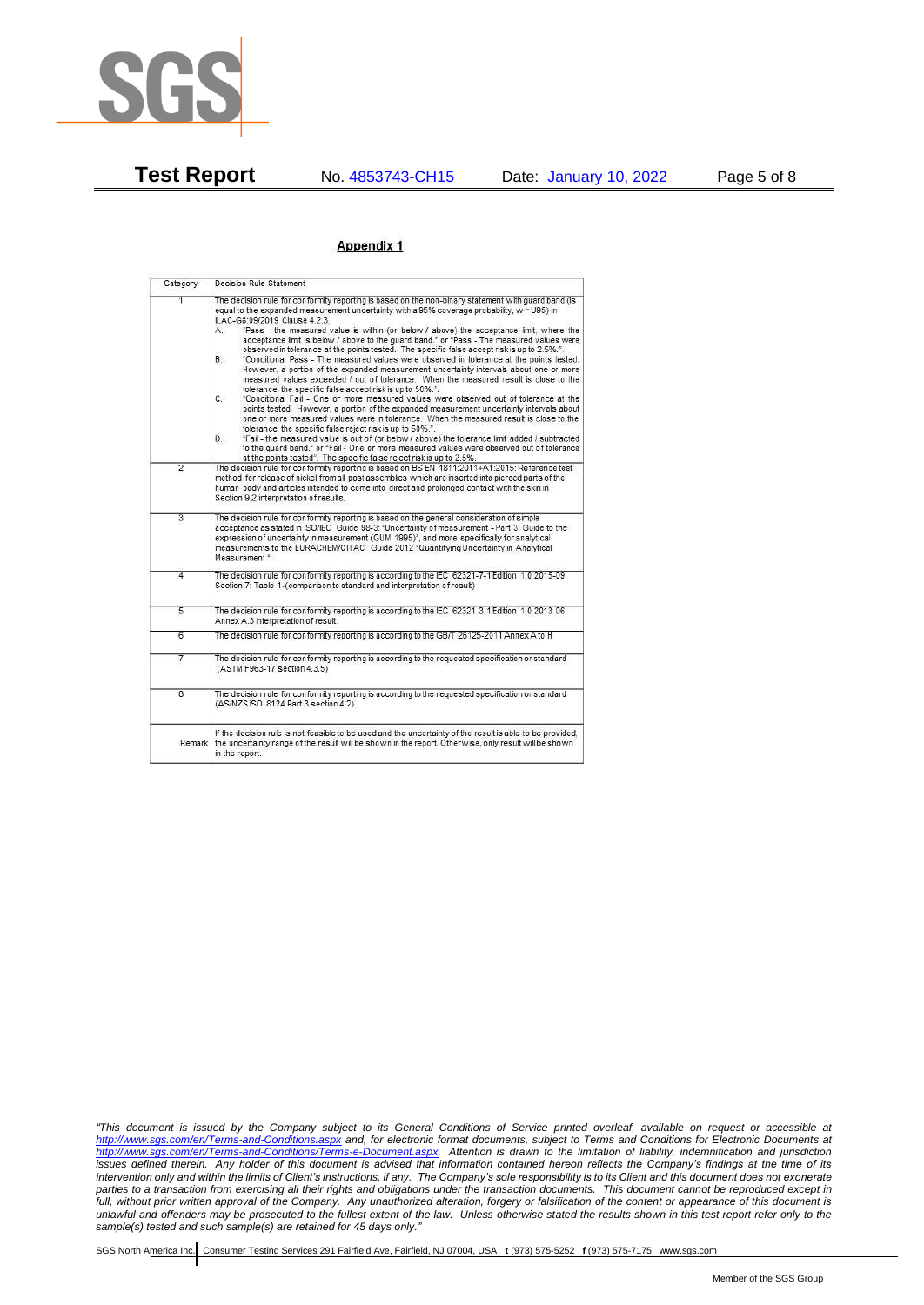

| <b>Test Report</b> | No. 4853743-CH15 | Page 6 of 8<br>Date: January 10, 2022 |
|--------------------|------------------|---------------------------------------|
|--------------------|------------------|---------------------------------------|

Flowchart:



Note : 1) Boiling water test method was also performed for the analysis of Cr (VI) in metal sample. 2) The polymeric samples were dissolved totally by pre-conditioning method according to above flow chat for Cd, Pb and Hg contents analysis

| Operator:      | Chiu Kan Yuen/ Tang Koon Pang (Acid digestion) |
|----------------|------------------------------------------------|
|                | Chiu Kan Yuen (Dry Ashing)                     |
|                | Nick Liu (Hexavalent Chromium)                 |
|                | Kent Wan (PBBs and PBDEs)                      |
| Section Chief: | Chan Chun Kit, Dickson                         |

*"This document is issued by the Company subject to its General Conditions of Service printed overleaf, available on request or accessible at <http://www.sgs.com/en/Terms-and-Conditions.aspx> and, for electronic format documents, subject to Terms and Conditions for Electronic Documents at [http://www.sgs.com/en/Terms-and-Conditions/Terms-e-Document.aspx.](http://www.sgs.com/en/Terms-and-Conditions/Terms-e-Document.aspx) Attention is drawn to the limitation of liability, indemnification and jurisdiction issues defined therein. Any holder of this document is advised that information contained hereon reflects the Company's findings at the time of its intervention only and within the limits of Client's instructions, if any. The Company's sole responsibility is to its Client and this document does not exonerate parties to a transaction from exercising all their rights and obligations under the transaction documents. This document cannot be reproduced except in full, without prior written approval of the Company. Any unauthorized alteration, forgery or falsification of the content or appearance of this document is unlawful and offenders may be prosecuted to the fullest extent of the law. Unless otherwise stated the results shown in this test report refer only to the sample(s) tested and such sample(s) are retained for 45 days only."*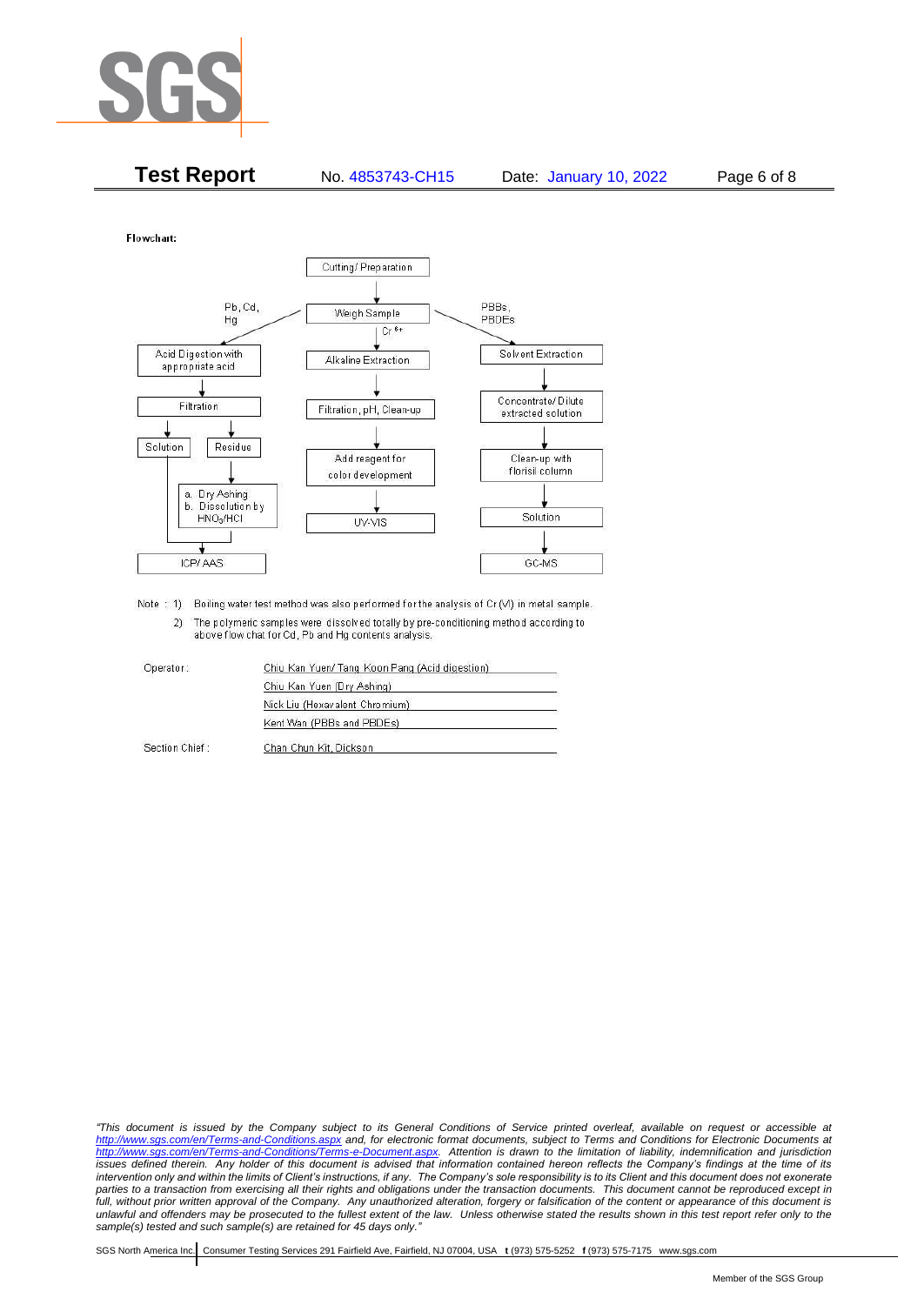

# **Test Report** No. 4853743-CH15 Date: January 10, 2022 Page 7 of 8

#### **Flowchart for Phthalates measurement**

Method: IEC 62321-8:2017



Tested by Checked by Lumpy Lee

Edmund Kwan

*"This document is issued by the Company subject to its General Conditions of Service printed overleaf, available on request or accessible at <http://www.sgs.com/en/Terms-and-Conditions.aspx> and, for electronic format documents, subject to Terms and Conditions for Electronic Documents at [http://www.sgs.com/en/Terms-and-Conditions/Terms-e-Document.aspx.](http://www.sgs.com/en/Terms-and-Conditions/Terms-e-Document.aspx) Attention is drawn to the limitation of liability, indemnification and jurisdiction issues defined therein. Any holder of this document is advised that information contained hereon reflects the Company's findings at the time of its intervention only and within the limits of Client's instructions, if any. The Company's sole responsibility is to its Client and this document does not exonerate parties to a transaction from exercising all their rights and obligations under the transaction documents. This document cannot be reproduced except in full, without prior written approval of the Company. Any unauthorized alteration, forgery or falsification of the content or appearance of this document is unlawful and offenders may be prosecuted to the fullest extent of the law. Unless otherwise stated the results shown in this test report refer only to the sample(s) tested and such sample(s) are retained for 45 days only."*